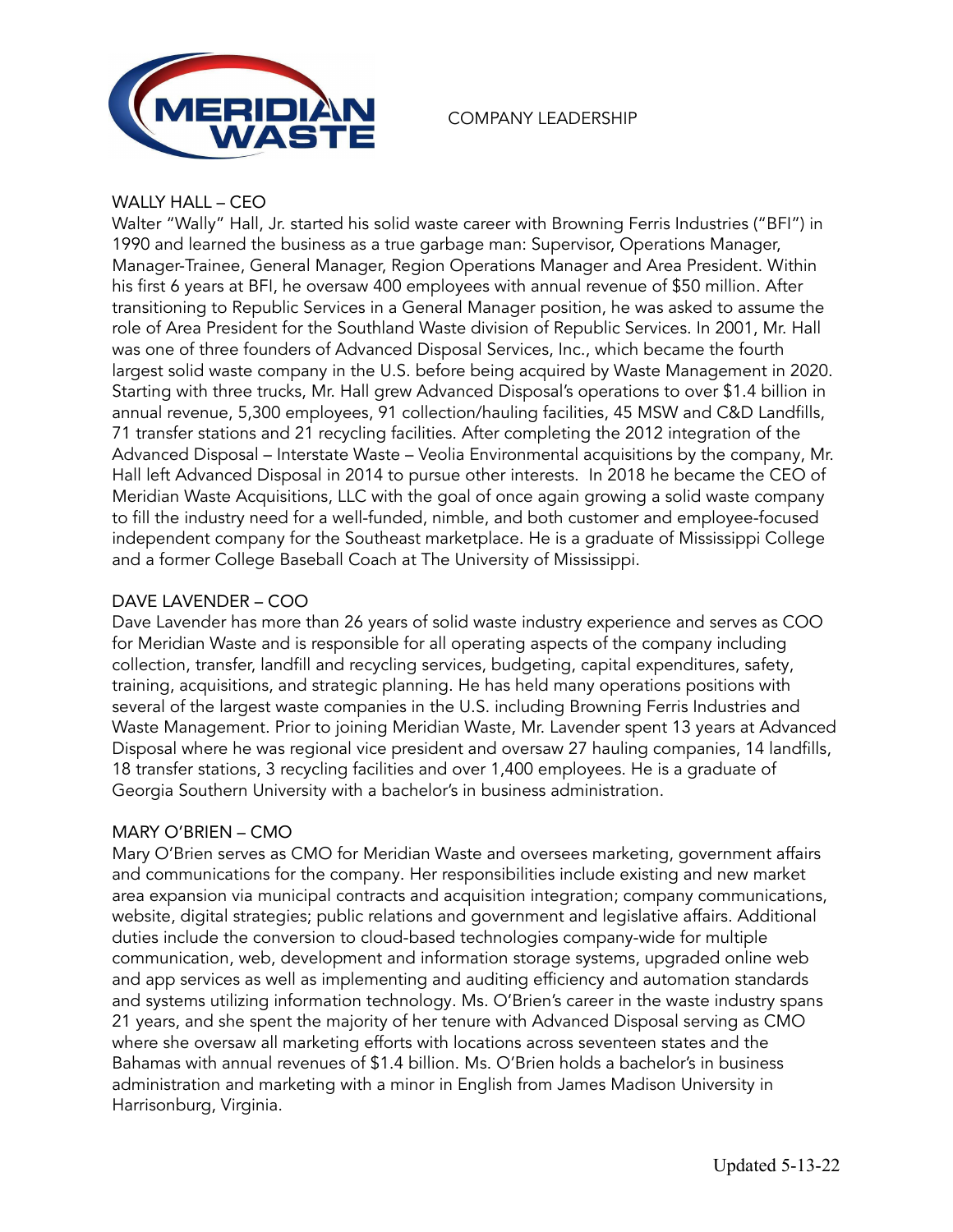## STEVEN DEL CORSO – CFO

Steven Del Corso serves as CFO for Meridian Waste and oversees the accounting and finance departments for the company. His responsibilities include financial reporting, audit, tax, forecasting, planning and analysis. He also is responsible for maintaining banking relations for both operating and credit functions. Prior to joining Meridian Waste, Steve spent 18 years with Advanced Disposal where he helped grow the Company to annual revenues of \$1.6 Billion and participated in the Company's Initial Public Offering in 2016. Since joining the company in 2003, he held several positions including controller, chief accounting officer and regional operations manager, developing a skill set that crossed both operational and financial spectrums. Prior to joining the waste industry, Steve spent 5 years in public accounting, with most recent experience at Ernst & Young, LLP. Steve is a Certified Public Accountant.

## DAVE SHEPLER - AREA PRESIDENT, FLORIDA

Dave Shepler is a 30-year industry veteran serving as the Area President of Florida and is responsible for all aspects of the Florida solid waste collection operations, which include over 10,000 residential customers and 1,050 commercial/ industrial customers. He oversees budgetary goals and accountability, capital needs and allocation, safety, risk, and revenue growth for the Florida assets. He has held regional manager and district manager positions with several of the largest waste companies in the U.S. including Browning-Ferris Industries, Advanced Disposal, Waste Connections and Waste Management. Mr. Shepler spent eight years with Advanced Disposal where he was Regional Manager for the state of Florida and southern Georgia. Prior to joining Meridian Waste, he founded and operated his own hauling company Partner Disposal for four years which was acquired by Meridian Waste in 2018. Shepler earned his Bachelor of Business Administration from the University of South Florida.

## GREGG ASCIUTTO – AREA PRESIDENT, MISSOURI

Gregg Asciutto brings over 20 years of experience in the environmental services business ranging from management and ownership, through business acquisition. He has run operations for waste collection businesses in the states of Illinois, Michigan, New York, and much of the east coast. He brings expertise with hauling operations, transfer stations, and landfills. Over the course of his career, he owned his own waste management company with his brother, growing the business from the ground up. Mr. Asciutto has also worked with some of the biggest names in the business including Advanced Disposal, and Waste Management. He earned a Bachelor of Science from Eastern Michigan University.

### JOSH DAHER - AREA PRESIDENT, NORTH CAROLINA

Josh Daher is the Area President for North Carolina operations and is responsible for all aspects including collection, transfer and disposal operations with \$12 million in annual revenues. He oversees budgetary goals and accountability, capital needs and allocation, safety, risk and revenue growth for the North Carolina assets including one hauling company, three transfer stations, and one C&D landfill. Mr. Daher has been with Meridian Waste for three years and most recently ran operations in the Knoxville, Tennessee area. Mr. Daher joined the company in 2017 as the Director - Human Resources & Safety and in his second year was promoted to General Manager of the Company's newly acquired Tennessee Disposal assets. He implemented the Tennessee Hauling operations as a start-up and built the business into a \$2.2 million marketplace. Prior to the environmental services industry, he served as a high school educator and athletic director coaching young adults in baseball, basketball, and football.

### PATRICK MESSINGER - AREA PRESIDENT, SOUTH CAROLINA